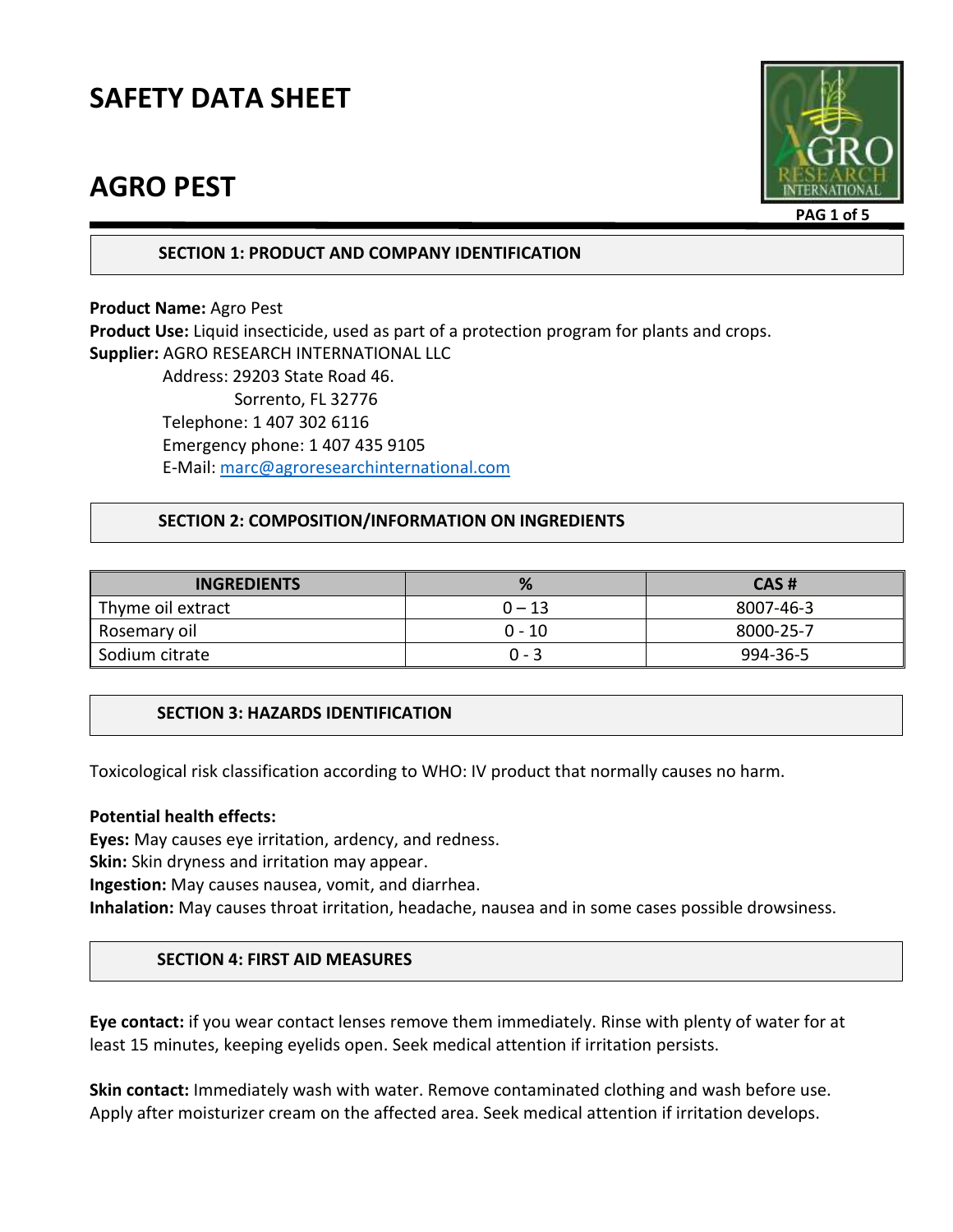# **AGRO PEST**



**Inhalation:** if inhaled bring the person immediately to take fresh air. Seek medical attention if discomfort or cough persists.

**Ingestion:** Give plenty of water, never induce vomiting. Seek medical attention if consumed in large quantities.

#### **SECTION 5: FIRE-FIGHTING MEASURES**

#### **Flammability of the product:** N/A

**Fire Extinguishing:** Use media appropriate for surrounding fire as dry powder chemical, carbon dioxide or foam type extinguishers.

**General Information:** In case of a fire, wear breathing apparatus. Avoid direct contact with the product, product mists and thermal decomposition products, which may produce oxides of carbon and sulfur and other organic substances.

## **SECTION 6: ACCIDENTAL RELEASE MEASURES**

Use personal protective equipment recommended. Stop the spill immediately. Pump the product into drums for disposal. Wash the affected area with plenty of water. Do not dump into rivers or lakes, keeping away from drains, surface, and groundwater.

## **SECTION 7: HANDLING AND STORAGE**

**Handling:** Avoid direct eye contact. Wash thoroughly exposed parts after handling and complies with the recommendations according to good safety procedures.

**Storage:** Store in a clean and dry place. Store in original sealed containers, in a cool dry area away from heat and light. Do not store with incompatible materials such as strong oxidizing agents, strong acids and alkalis. It must be protected against physical damage and properly labeled.

#### **SECTION 8: EXPOSURE CONTROLS/PERSONAL PROTECTION**

#### **Control Engineering:**

Provide adequate ventilation. Install emergency showers and eye wash close to storage and handling areas.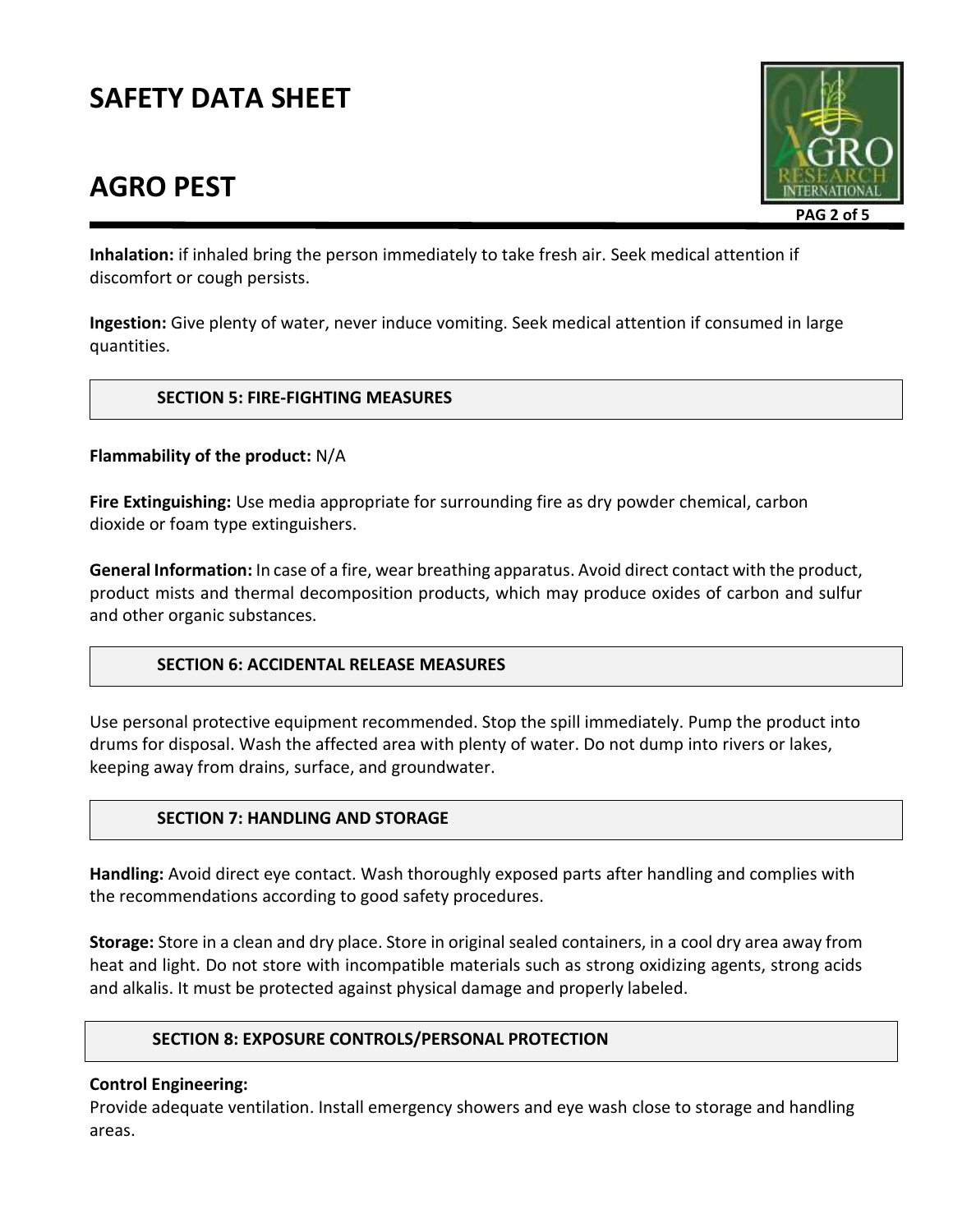## **AGRO PEST**



#### **Personal Protection:**

Eye Protection: Use safety glasses with side shields when handling large quantities.

Skin Protection: Wear clothing and gloves PVC, latex or nitrile gloves during work. Gloves and protective clothing should be worn when working with a prolonged contact in your pure form.

Respiratory Protection: Ventilation should be adequate if you work for a long time use an approved respiratory protection.

#### **SECTION 9: PHYSICAL AND CHEMICAL PROPERTIES**

| Appearance:                                     | Liquid                                                                 |  |
|-------------------------------------------------|------------------------------------------------------------------------|--|
| Colour:                                         | Pale yellow                                                            |  |
| Odor:                                           | Characteristic to thyme and rosemary.<br>Strong, fresh and herbaceous. |  |
| <b>Viscosity:</b>                               | $<$ 100 cps at 25 $^{\circ}$ C                                         |  |
| Boiling point (°C)                              | N/A                                                                    |  |
| <b>Specific gravity</b>                         | $0.9$ at $20^{\circ}$ C                                                |  |
| Vapor pressure (mm Hg)                          | N.A.                                                                   |  |
| Density (Water = 1)                             | 0,9 at 20°C                                                            |  |
| Solubility in water, fats, and organic solvents | Complete                                                               |  |
| pH                                              | $8,0 - 10,5$                                                           |  |

#### **SECTION 10: STABILITY AND REACTIVITY**

**Chemical stability:** This product is stable under normal storage conditions. It is not polymerized.

**Hazardous decomposition products**: Excessive heat decomposition can produce carbon and sulfur oxides and other organic substances.

**Avoiding conditions:** High temperatures or excessive heat.

**Incompatibilities:** Reactive with strong oxidizing agents, alkalis, and strong acids.

#### **SECTION 11: TOXICOLOGICAL INFORMATION**

 $LD_{50}$  (Oral): N/A LD<sub>50</sub> (Dermal): N/A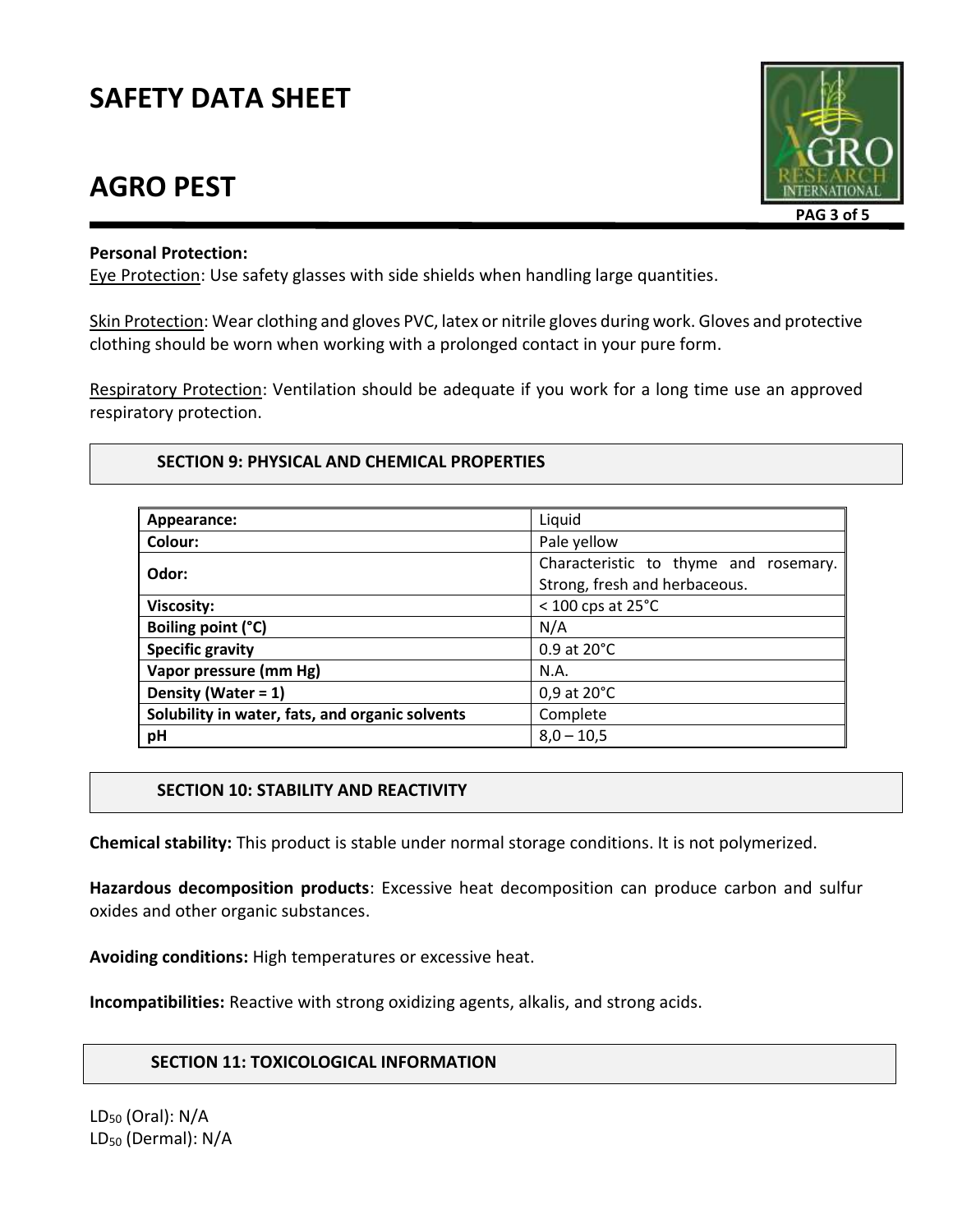## **AGRO PEST**



**Effects of Chronic Exposure:**  Carcinogenicity: N/A Mutagenicity: N/A

#### **SECTION 12: ECOLOGICAL INFORMATION**

Acute aquatic toxicity: N/A Persistence and degradability: N/A

#### **SECTION 13: DISPOSAL CONSIDERATIONS**

Dispose of waste in accordance with local regulations. In general, it can be removed through the wastewater down the drain or in an approved landfill, as the organic matter of this product is biodegradable.

## **SECTION 14: TRANSPORT INFORMATION**

During charging, transfer, transport, unloading, dissolving, mixing and sampling, it is not dangerous as long as precautions are taken use disclosed herein.

UN Number: N/A DOT: N/A Hazard Class: N/A Packing Group: N/A Label Required: N/A

## **SECTION 15: REGULATORY INFORMATION**

Any.

## **SECTION 16: ADICIONAL INFORMATION**

Date of Issue: January 15<sup>th</sup>, 2019 Prepared by Agro Research International LLC